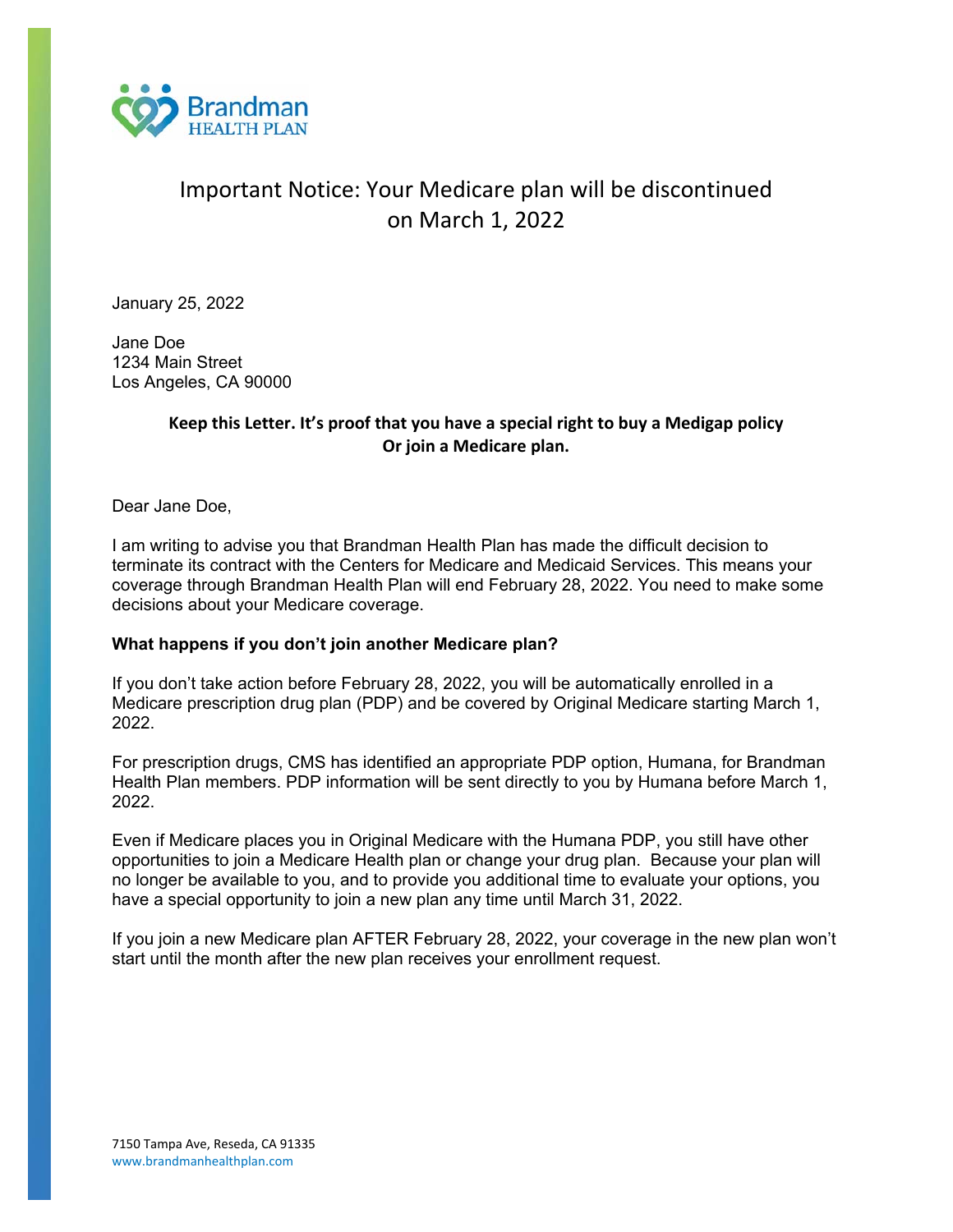

#### **What do you need to do?**

You need to choose how you want to get your health and prescription drug coverage. Review your options for Medicare coverage and decide which is best for you:

**Option 1: You can join another Medicare health plan.** Call 1-800-MEDICARE (1-800- 633-4227) 24 hours a day, 7 days a week or visit Medicare.gov to choose a new plan. You may also select a new Medicare plan from the attached list of plans available in Los Angeles County. A Medicare health plan is offered by a private company that contracts with Medicare to provide benefits. Medicare health plans cover all services that Original Medicare covers and may offer extra coverage such as vision, hearing, or dental. Most Medicare health plans include prescription drug coverage.

**Option 2: You can change to Original Medicare.** Original Medicare is fee-for-service coverage managed by the Federal government. If you choose Original Medicare, you need to join a separate Medicare prescription drug plan to get prescription drug coverage. You will be automatically enrolled in a Humana PDP if you do not choose a different prescription drug plan by February 28, 2022. You may also want to buy a Medicare Supplement Insurance (Medigap) policy to fill in the gaps in Original Medicare coverage. See below for more information on Medigap policies.

#### **Important Information:**

**Medigap Policies –**You have a special right to buy a Medigap policy because your plan is ending. This letter is your proof that you have a special right to buy a Medigap policy. You'll have this special right for 63 days after your coverage with Brandman Health Plan ends. See the enclosed Medigap fact sheet for more information on your Medigap rights. You'll likely need to join a separate Medicare prescription drug plan if you want Medicare drug coverage.

**If you have an employer or union group health plan**, **VA benefits, or TRICARE for Life,**  contact your insurer or benefits administrator. Ask how joining another plan or returning to Original Medicare affects your coverage.

#### **Get help comparing your options**

It's important to find a plan that covers your doctor visits and prescription drugs.

Brandman Health Plan representatives will call you to explain how you can get help comparing Medicare plans that are available in this service area. You may also refer to the attached list of Medicare health and prescription drug plans in your area. If you want to join one of these plans, call the plan to get information about their costs, rules, and coverage.

You may also visit Medicare.gov or refer to your Medicare & You Handbook for a list of Medicare health and prescription drug plans in your area.